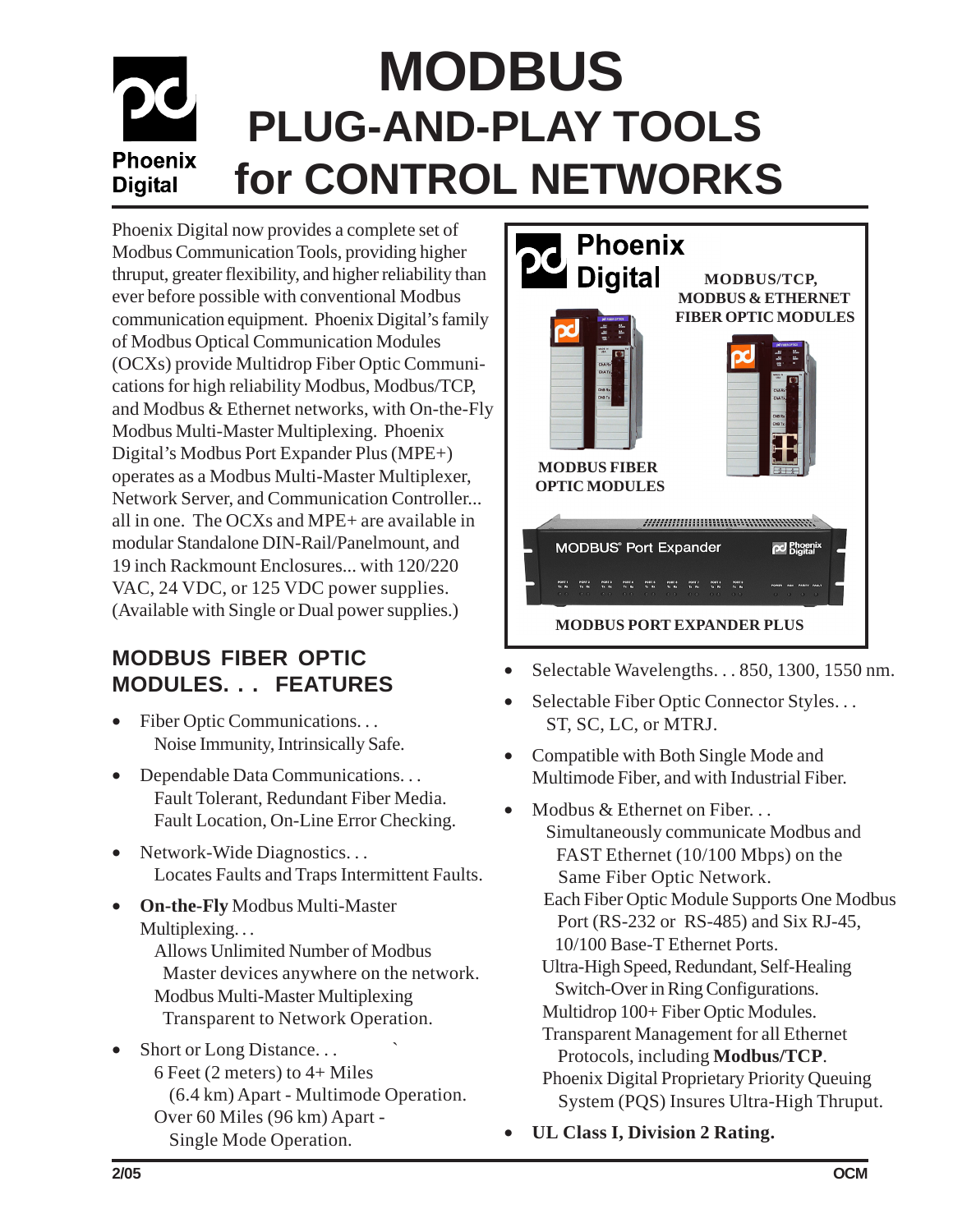## **MODBUS OPTICAL COMMUNICATION MODULES**

### **DESCRIPTION**

Phoenix Digital's family of Optical Communication Modules for Modbus networks provides the most advanced, comprehensive, fiber optic communication capabilities on the market today. Phoenix Digital's fiber modules provide optical communication media, transparent to the communication protocol and configurable for distribution by the user in multidrop ring, bus, star, tree, or point-to-point network installations. Phoenix Digital's Modbus fiber optic modules enable On-the-Fly, Network-Wide Multi-Master Multiplexing, transparent to the operation of the network at-large. In addition, Phoenix Digital's Modbus fiber modules will allow simultaneous, transparent communication of both Modbus (RS-232/485) and FAST Ethernet (10/100 Mbps) data on the same physical fiber network. Phoenix Digital's fiber optic modules provide continuous on-line error checking for jitter, pulse-width distortion, and carrier symmetry. All of this, together with comprehensive self-test diagnostics, optimizes the overall integrity of Modbus, Modbus/TCP, and Modbus & Ethernet communication networks at-large, providing Dependable Data Communications.

Optical communication network options include features not found in even the most expensive communication network installations:

- On-line Diagnostic Monitoring.
- Self-Healing Communication Recovery.
- Locates Fault Conditions.
- Traps Intemittent Fault Conditions.
- User Access to Network-Wide Diagnostics.
- On-the-Fly, Modbus Multi-Master Multiplexing Allows Unlimited Number of Modbus Master devices anywhere on the network, Transparent to Network Operation.
- Multidrop 100+ Fiber Modules on a Single Bus, Ring, or Star Network.
- Overcomes PLC Scan Time Limitations with High Speed, Self-Healing Switch-Over in Ring Configurations.
- High Speed, Self-Healing Switch-Over provides Ultra-Fast Recovery of Control Networks.
- Modbus/TCP Fiber Modules Support Six RJ-45, 10/100 Base-T Transparently Managed and Switched Ethernet Ports on each module.
- Modbus & Ethernet Fiber Modules Support one Modbus Port (RS-232 or RS-485) and Six RJ-45, 10/100 Base-T Transparently Managed and Switched Ethernet Ports on each module, compatible with ALL ETHERNET PROTOCOLS.
- Phoenix Digital's Proprietary Priority Queuing System (PQS) Manages Overall Communication Bandwidth and Network Latency to Insure Priority Access and Even Faster Thruput for Critical Control Nodes on the Network.
- Supports Auto-Negotiation and Auto-MDI/MDIX Crossover, for Modbus/TCP and Modbus & Ethernet Plug-and-Play Connectivity.
- UL Class I, Division 2 Rating.
- Wavelength Selection
- Extended Communication Distances

Phoenix Digital's fiber optic modules may be used together in the same physical network to connect Programmable Logic Controllers (PLCs), Distributed Control Systems (DCS), Host Computers, Workstations, Operator Interface Panels, Modbus Port Expanders, etc.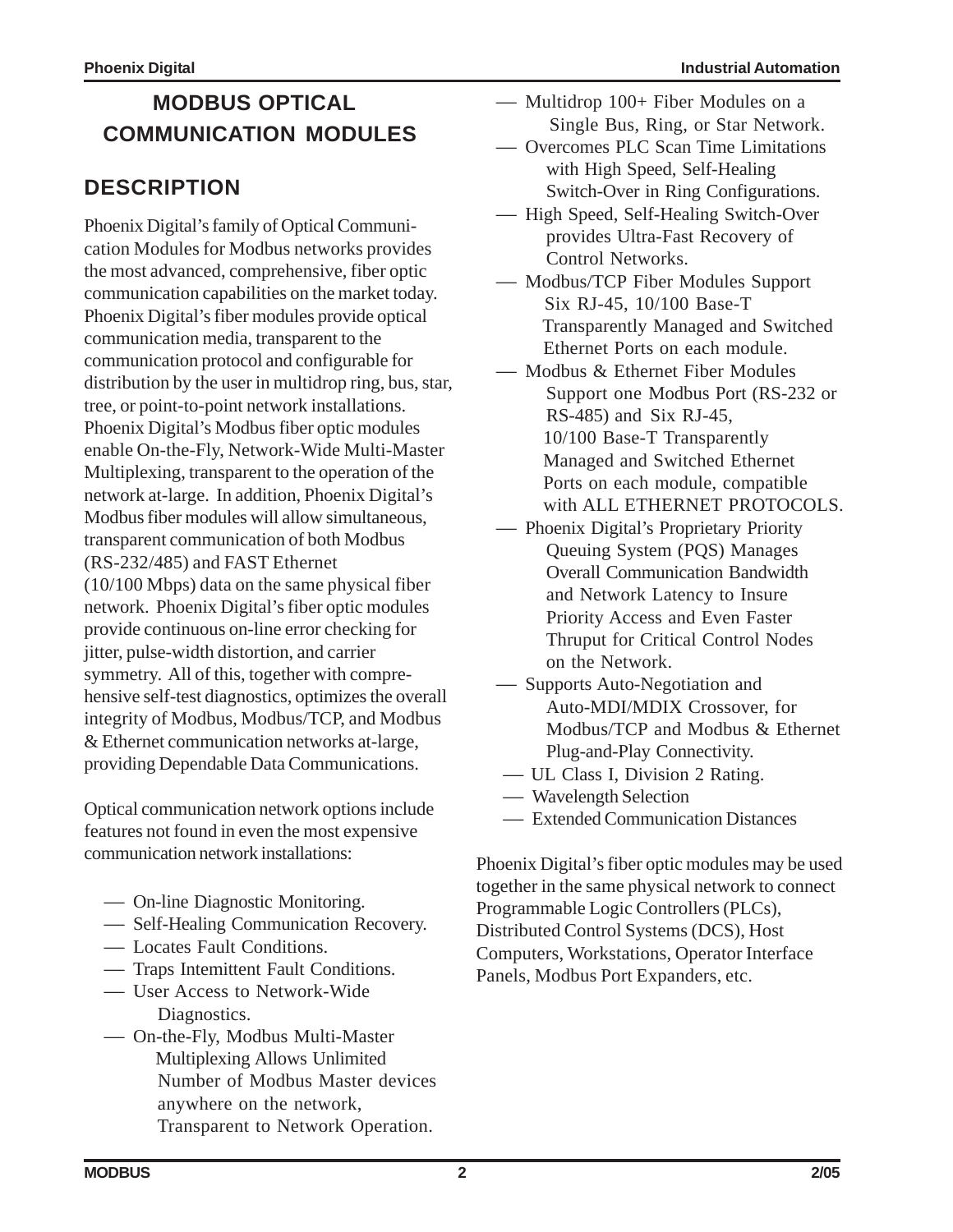#### **OPERATION**

**MODBUS/TCP**... Phoenix Digital's Modbus/ TCP fiber optic modules are fully compatible with ALL Ethernet network protocols, including Modbus over Ethernet communications, operating at either 10 or 100 Mbps.

**MODBUS & ETHERNET**... Phoenix Digital's Modbus & Ethernet fiber optic modules enable the user to simultaneously connect and communicate between Modbus devices (RS-232 or RS-485) and Ethernet devices (10 or 100 Mbps) on the same physical fiber optic network. One fiber optic cable plant, with one network topology, supports both networks simultaneously, with unlimited expansion, total transparency, and no changes to the hardware or software of either network. Phoenix Digital's fiber optic modules will automatically manage flow control, networkwide, to insure the Modbus and Ethernet networks remain independent and isolated, while sharing the same fiber optic media on ring, bus, and/or star network topologies.

**MODBUS MULTI-MASTER MULTIPLEXING, ON-THE-FLY**... Phoenix Digital's Modbus and Modbus & Ethernet fiber optic modules enables multiple Modbus masters

to communicate on the same Modbus network, by providing virtual Modbus Multi-Master Multiplexing, On-the-Fly. This feature enables the user to install an unlimited number of Modbus Master devices anywhere on the fiber optic network, and let the fiber modules manage and multiplex Master/Slave communications, network-wide. This feature is totally transparent to the Modbus network at-large, does not rely on any type of special Modbus function codes or software intervention by the user, and requies no changes to either the hardware or software of the Modbus network.

Phoenix Digital's On-the-Fly, Modbus Multi-Master Multiplexing enables the user to connect and locate any number of Host Computers,

Operator Interfaces, etc., anywhere on the network, providing unlimited Host access, and Hot Back-Up Redundancy for Host devices.

**FAULT MANAGEMENT**... Phoenix Digital's fiber optic modules provide fault tolerant, redundant, self-healing communications through diagnostic monitoring of the communication signal waveforms at each node on the network, and ultra-high speed detection and isolation of points of communication failure anywhere on the network. The fiber modules self-heal around communication failures in ring, bus, star, tree, or point-to-point network configurations. They automatically redirect network traffic around points of failure until the failure conditions are corrected, and then automatically restore the communication network to its original traffic patterns. Thus, communication continuity is unconditionally maintained by the fiber modules in the event of either node or media failure, enabling maintenance personnel to splice/ terminate/replace fiber media, add/delete nodes, etc. on-line, without disrupting network communications! In addition, Phoenix Digital's fiber optic modules provide diagnostic outputs to locate network fault conditions, providing real time, on-line diagnostic monitoring of the communication network at-large. All of this is transparent to the operation of Modbus, Modbus/TCP, and Modbus & Ethernet communication networks.

**INTERACTIVE DIAGNOSTICS**... Phoenix Digital's fiber optic modules provide advanced, system-level interactive diagnostics. These diagnostics may be used to assist in troubleshooting a wide variety of different types of network problems:

- Detect and Locate Fault Conditions Throughout the Network
- Trap-and-Hold, and Locate Intermittent Communication Failures
- Verify Fault Management and Overall Network Integrity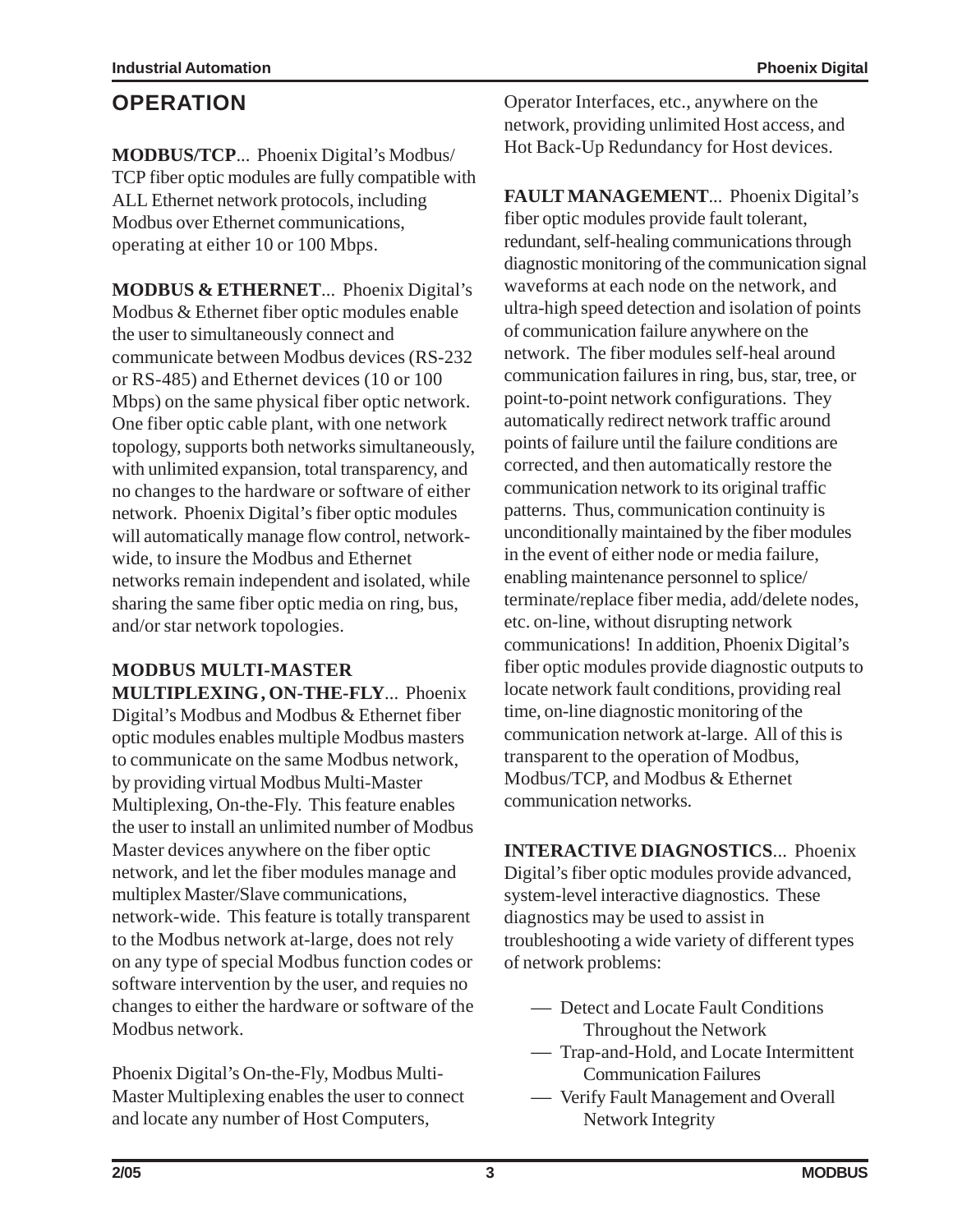These advanced diagnostics provide the user with a powerful set of tools, greatly simplifying network start-up and on-line maintenance of Modbus, Modbus/TCP, and Modbus & Ethernet communication networks.

#### **FIBER MEDIA COMPATIBILITY**...

Phoenix Digital's fiber optic modules provide optional wavelength selection for extended distance applications, and for universal compatibility with all types of fiber optic cable. The economical 850 nanometer wavelength may be selected for data communication networks with less than 6,600 feet (2.0 kilometers) between nodes. The higher performance 1300 nanometer multimode wavelength may be selected for longer distance applications, extending communication distances between nodes to over 4+ miles (6.4 kilometers). (Consult the factory for longer distance multimode fiber optic networks, using Phoenix Digital's High Bandwidth fiber optic cable.) The 1300 nanometer single mode wavelength may be selected for extended distance applications, extending communication distances between nodes to over 32 miles (51 kilometers). The 1550 nanometer single mode wavelength may be selected for extremely long distance applications, extending communication distances between Modbus, Modbus/TCP, and Modbus & Ethernet nodes to over 60 miles (96 kilometers)!

using 9 conductor wire cable with 9 pin, Micro D Subminiature connectors. Ethernet devices, including Modbus/TCP, may be cabled directly to Modbus/TCP and Modbus & Ethernet fiber optic modules using twisted pair wire cable with standard RJ-45 connectors (10/100 Base-T).

Phoenix Digital's fiber optic modules may be interconnected on the fiber optic network in an active bus or fault tolerant ring configuration, using either multimode or single mode fiber optic cable. Fiber optic Channel A and B inputs and outputs may be interconnected sequentially from fiber module to fiber module to create a bi-directional, active bus. This configuration may be made fault tolerant by cross-connecting the unused fiber optic channels on the fiber modules on either end of the active bus, to form a ring. (See Figures on pages 9 thru 12.) This effectively transforms it into a fault tolerant, redundant, self-healing, counter-rotating ring network for Modbus, Modbus/TCP, and Modbus & Ethernet networks, without requiring any further action by the user.

Phoenix Digital's Modbus, Modbus/TCP, and Modbus & Ethernet fiber optic modules can also be connected transparently to Ethernet Hubs, Switches, Routers, etc., to provide **Total Enterprise Connectivity**... Integrating Multidrop Bus, Ring, Star, and Tree Network Topologies.

### **INSTALLATION**

Phoenix Digital's Fast Ethernet Optical Communication Modules are available in rugged, modular, industrial enclosures, for DIN-Rail or Panelmount installation, with integral 120/220 VAC, 24 VDC, and 125 VDC power supply options. (Dual, Redundant power supply options are also available.) Modbus devices (RS-232/485) may be cabled directly to Modbus and Modbus & Ethernet fiber optic modules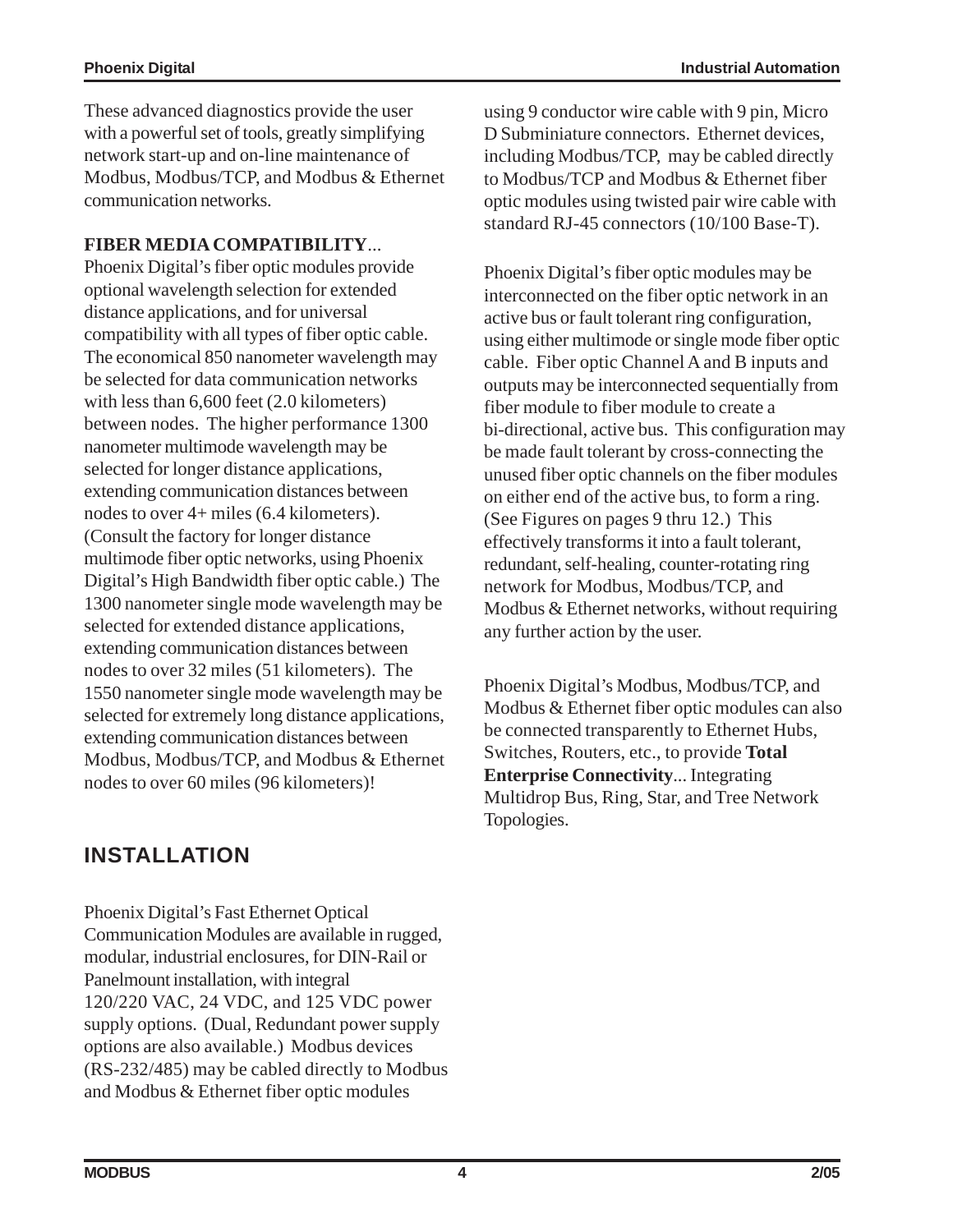## **MODBUS PORT EXPANDER PLUS. . . FEATURES**

- Multi-Master Multiplexer. . . Muliplex up to 8 Modbus Masters with a Single MPE+. Cascade multiple MPE+ units for additonal Modbus Master Multiplexing capability.
- Self Teaching, Real Time Database... Instantaneous Modbus Response. No-Wait Screen Updating.
- Hot Standby, Fail Safe Operation.
- Peer-to-Peer Modbus Communications. . . Communicate directly between Modbus Slave devices.
- Host-to-Host Modbus Communications... Communicate directly between Modbus Host devices.
- Interfaces Dissimilar Modbus Devices. . . On-the-Fly Conversion of all Modbus Communication Parameters, Including ASCII/RTU.

## **DESCRIPTION**

The Modbus Port Expander Plus provides a wide variety of different Modbus communication tools, for solving the most difficult Modbus communication problems. The MPE+ enables users to overcome virtually all types of performance and compatibility limitations in Modbus communication networks.

MPE+ primary features include:

- 100 % Modbus Compatibility.
- 9 Modbus Ports, Individually Configurable for Master or Slave Devices, at any Baud Rate from 300 baud to 19.2 Kbaud.
- Multiple Modbus Master Multiplexing... with as many as 8 Masters multiplexed on a single Modbus network, and many more when cascading multiple MPE+ units.
- $\overline{\phantom{a}}$  Self Teaching, Real Time Database maintained by the MPE+, providing high speed thruput and instantaneous screen updates.
- Hot Standby, Fail Safe Operation with Multiple MPE+ units.
- Peer-to-Peer Modbus Communication between Slave Devices. (PLCs, etc.)
- Host-to-Host Modbus Communication between Host Devices. (Computers, Operator Interface, etc.)
- Conversion of Modbus Communication Parameters On-the-Fly... Including ASCII/RTU, Baud Rate, Parity, etc.
- Robust Diagnostics Including Message Counters, Error Detectors, Error Counters, Loop Back Test, Software Validity Test, Memory Test, etc.
- Modbus Communication Ports Available with RS-232, 422, or 485 Drivers.
- Handshaking for compatiblilty with Modbus Communication Modems.

Phoenix Digital's MPE+ units may be used to interconnect all types of dissimilar Modbus compatible equipment, in the same physical network, providing protocol compatibility throughout the network.

## **OPERATION**

The Modbus Port Expander (MPE+) is fully compatible with the Modbus protocol, and functions with all Modbus compatible devices. The MPE+ provides 9 communication ports, each individually configurable for Master/Slave orientation, ASCII/RTU mode, baud rate, parity, stop bits, time-out, and modem interface. The MPE+ performs conversion of all communication parameters between ports, on-the-fly.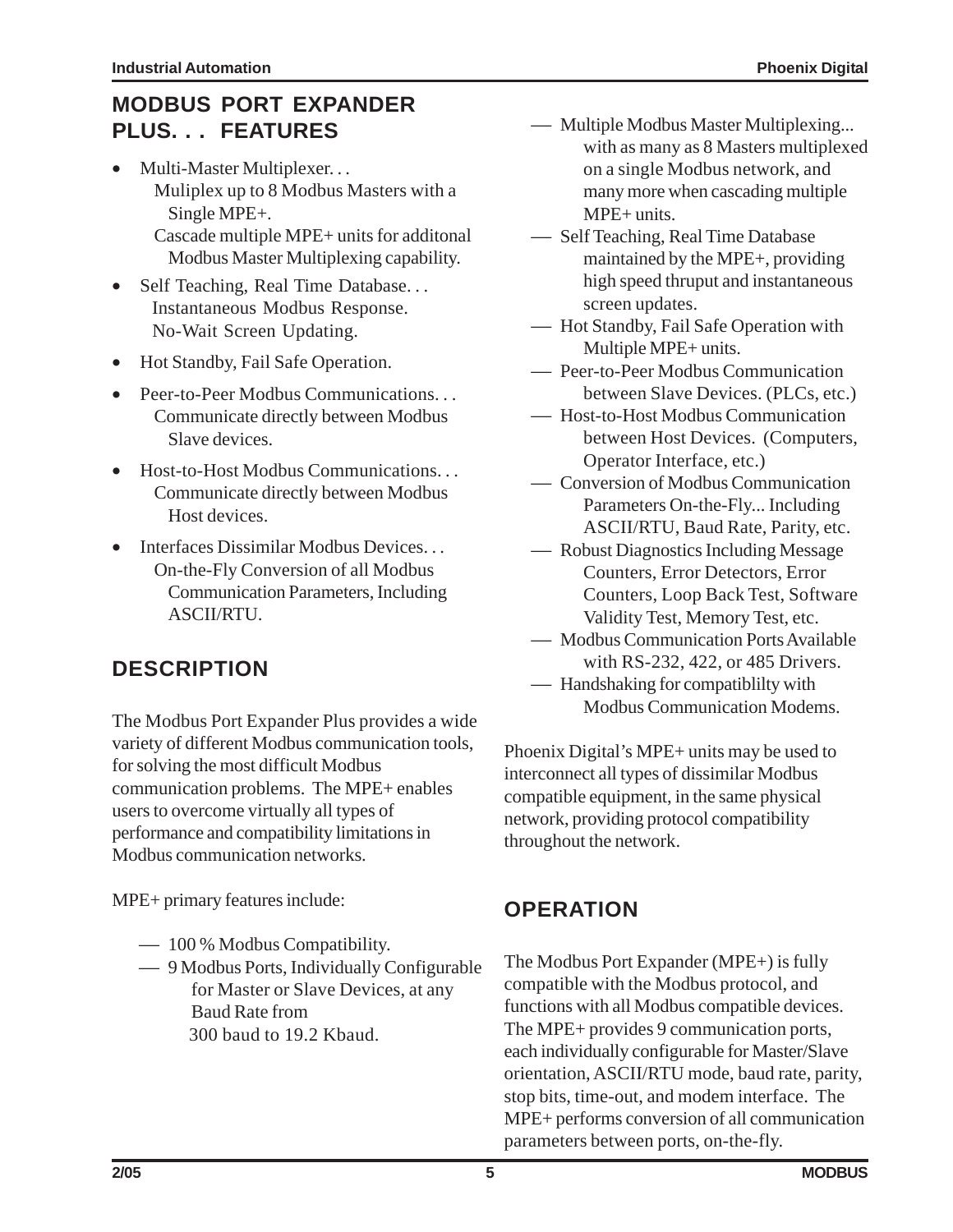The MPE+ may be used as a Modbus Master Multiplexer, multiplexing as many as 8 Modbus master devices onto one Modbus network. (See Figure on Page 9.) If more Modbus Masters are required then multiple MPE+ units may be cascaded together, providing virtually unlimited Master multiplexing capability.

The MPE+ incorporates Phoenix Digital's exclusive self teaching, real time database, for accelerated Modbus communication thruput. The MPE+ teaches itself Slave address locations (scan list) for its database by memorizing read requests from Master (Host) devices. The MPE+ creates a database image table from this scan list, which it will continually refresh with the latest Slave coil and register information. Master devices receive data instantaneously from this database, thereby eliminating communication and Slave (PLC, etc.) latency times. Thus, the MPE+ drastically reduces the response time to Master devices. The MPE+ automatically selfprioritizes the database update frequency to update data which is most frequently requested by Master devices, at the the highest possible rate. The user may also manually set the database update frequency to allow application of specific network tuning of the MPE+ database and pass-thru features.

The MPE+ enables Slave devices (PLCs, etc.) to communicate directly with each other via a Peerto-Peer mailbox architecture. Within each Slave the user simply allocates two mailbox areas in register memory, one for incoming mail and the other for outgoing mail. Incoming mailboxes store data communicated from other Slave devices while outgoing mailboxes store data to be communicated to other Slave devices. The MPE+ continuously reads (polls) the data in the individual outgoing Slave mailboxes and writes (broadcasts) this data to specified Slave incoming mailboxes. Reading and writing of mailbox data by the MPE+ occurs without any special type of programming, and is 100%

transparent to Slave control functions. The MPE+ also provides Host-to-Host communication between multiple Modbus Master devices. A "virtual" Slave database is created within the MPE+ for Master (Host) device access, and all references to the designated "virtual" Slave node address will access this database. Data may be read or written to this database via normal Modbus coil and register read/write commands. The powerful combination of Peer-to-Peer and Host-to-Host communication allows any Modbus device to communicate directly with any other device for maximum effective thruput.

The MPE+ automatically converts dissimilar communication parameters such as low and high baud rates, ASCII and RTU data formats, etc., on-the-fly. It also may be ordered with one or more Modbus ports configured for RS-232, RS-422, or RS-485 communication.

The MPE+ provides expanded Modbus diagnostic and troubleshooting capabilities, which are not available with any other Modbus communication device on the market today. The MPE+ enables Modbus users to examine and display individual Slave device communication status information by directly reading Slave communication registers. In addition, the MPE+ provides a communication loopback test for confirmation of valid Modbus communications. The MPE+ also provides self-diagnostics including power monitoring, memory parity, processor fault detection, pass-thru relays for fault tolerant network communications, and fail safe control for hot standby operation.

## **MPE+ INSTALLATION**

The MPE+ is provided in a modular Industrial Enclosure. It includes provisions for panelmounting, mounting on a standard 19" rack, or desk top installation.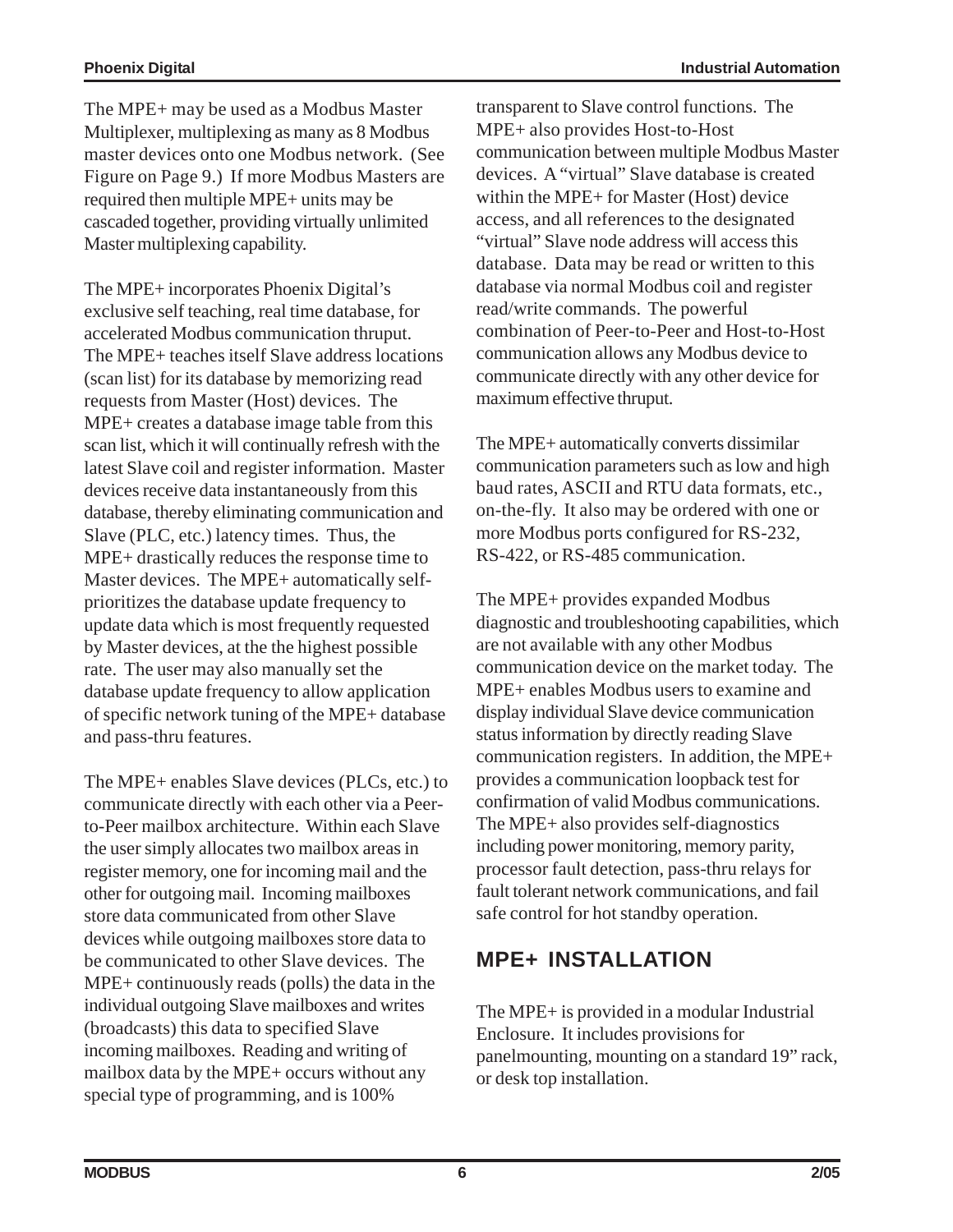### **SPECIFICATIONS**

#### **MODBUS FIBER OPTIC MODULES :**

| Fiber Optic Cable Type            | : Multimode or Single Mode                                           |
|-----------------------------------|----------------------------------------------------------------------|
| <b>Mating Connector</b>           | :ST, SC, MTRJ, LC                                                    |
| <b>Transmit Launch Power</b>      | : -15 dBm (Typical, Multimode); -18 dBm (Single Mode)                |
| Receive Sensitivity               | $: -32$ dBm                                                          |
| Power Supply                      | : 120/220 VAC, 24 VDC, or 125 VDC 8 to 10 Watts                      |
| Environmental                     |                                                                      |
| <b>Operating Temperature</b>      | : $0^{\circ}$ to $60^{\circ}$ C (32 $^{\circ}$ to 140 $^{\circ}$ F)  |
| <b>Storage Temperature</b>        | : -40 $\degree$ to 85 $\degree$ C (-40 $\degree$ to 185 $\degree$ F) |
| <b>Relative Humidity</b>          | : 0 to 95% RH, noncondensing                                         |
| Dimensions (DIN-Rail, Panelmount) | $: 6.10"$ H x 3.10" W x 5.50" D                                      |
|                                   | $(15.49cm$ H x 7.87cm W x 13.97cm D)                                 |
| Hazardous Location Approval       | : UL and UL/C Class I, Div. 2 Groups A, B, C, D                      |
|                                   | (US and Canadian UL Mark for use in Class I, Div. 2)                 |
|                                   | Groups A, B, C, and D Hazardous Locations.)                          |
| <b>European Union Directives</b>  | $:$ CE                                                               |

### **MODBUS PORT EXPANDER PLUS :**

| Mounting                     | : Panelmount, 19" Rackmount, or Desk Top                                               |
|------------------------------|----------------------------------------------------------------------------------------|
| Connectors                   | : $25$ -Pin, Sub-D (female)                                                            |
| Power Supply                 | : 120/220 VAC, 24 VDC, or 125 VDC 30 Watts                                             |
| Diagnostic Indicators        | - Two per port (Transmit, Receive)<br>$:$ Port<br>: System - Power, Run, Parity, Fault |
| Environmental                |                                                                                        |
| <b>Operating Temperature</b> | : $0^{\circ}$ to $60^{\circ}$ C (32 $^{\circ}$ to 140 $^{\circ}$ F)                    |
| <b>Storage Temperature</b>   | : -40 $^{\circ}$ to 85 $^{\circ}$ C (-40 $^{\circ}$ to 185 $^{\circ}$ F)               |
| <b>Relative Humidity</b>     | : 0 to 95% RH, non-condensing                                                          |
| <b>Dimensions</b>            | : $5.25$ " H x 19.00" W x 7.90" D                                                      |
|                              | $(13.34cm$ H x 48.26cm W x 20.07cm D)                                                  |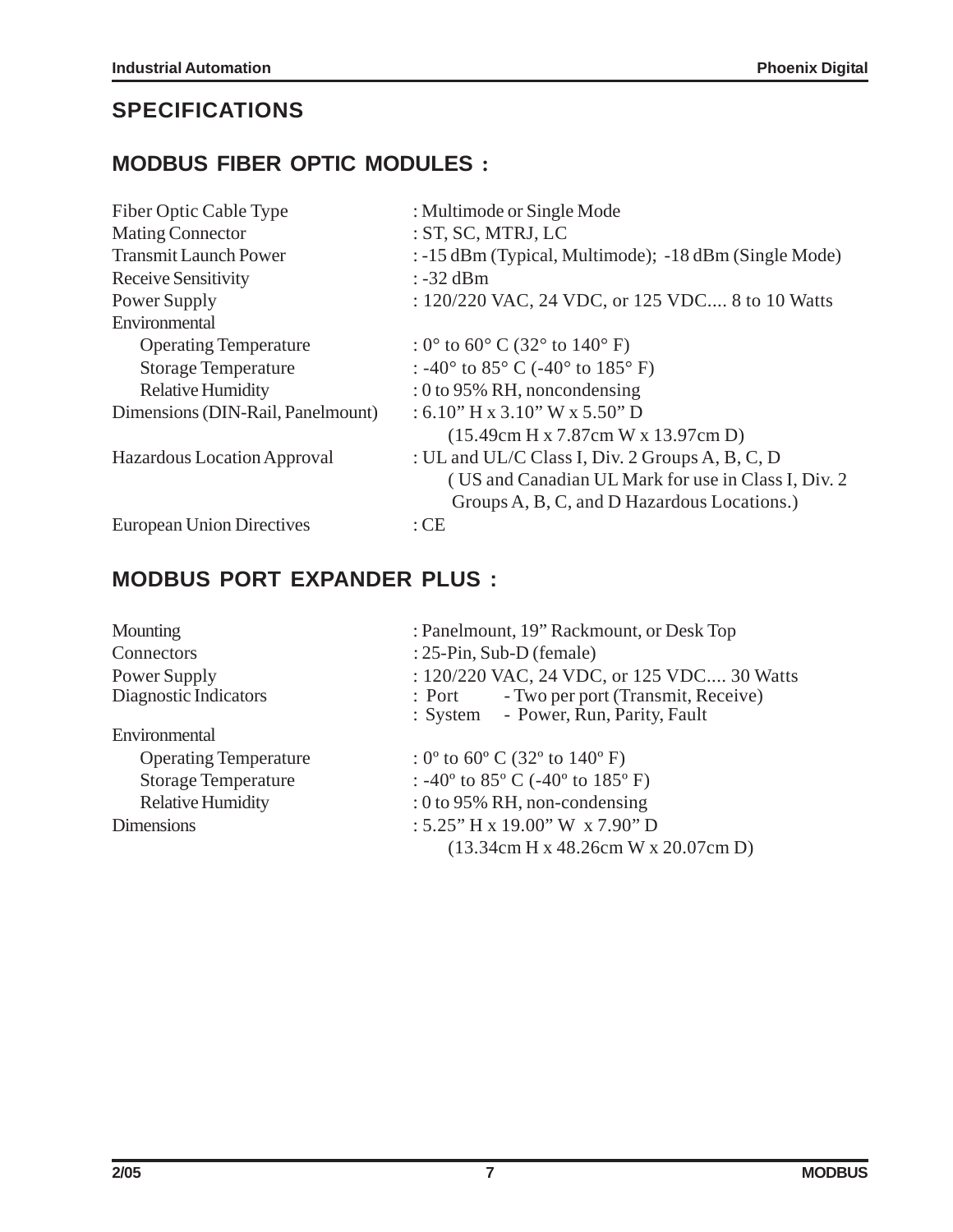#### **ORDERING INFORMATION**

| <b>Description</b>         |                                                                                                                                                                                                            |
|----------------------------|------------------------------------------------------------------------------------------------------------------------------------------------------------------------------------------------------------|
| $OCX-MOD$ <sup>(1)</sup>   | Fiber Optic Module for Modbus Networks (RS-232).                                                                                                                                                           |
| OCX-ETF <sup>(1)</sup>     | Fiber Optic Module for Modbus/TCP Networks (10/100 Mbps).                                                                                                                                                  |
| OCX-EMOD <sup>(1)</sup>    | Fiber Optic Module for Modbus (RS-232/485) $\&$                                                                                                                                                            |
|                            | Ethernet (10/100 Mbps) Networks (ALL Protocols),                                                                                                                                                           |
|                            | Simultaneous Communication.                                                                                                                                                                                |
| $OCM-CBL-A1-10$            | 10/100 Base-T OCX Interconnect Cable. (10 ft./3 meter length)                                                                                                                                              |
| OCX-CBL-MOD <sup>(1)</sup> | Modbus (RS-232/485) Interconnect Cable Adapter. (One end 9 pin Micro<br>D Subminiature connector (male pins), one end 9 pin Standard<br>D Subminiature connector (female pins); 18 inches/.5 meter length) |
| $MPE+{}^{(2)}$             | MODBUS PORT EXPANDER PLUS (9 RS-232 Modbus Ports)                                                                                                                                                          |
| (1)                        | Add suffix "-85" for the 850 nm Multimode Wavelength. (12,000 ft/3,650 meters between nodes)<br>Add suffix "-13" for the 1300 nm Multimode or Single Mode Wavelength. (6 mi/10 km between nodes,           |

multimode; 32 mi/51 km, single mode operation)

- Add suffix "-15" for the 1550 nm Single Mode Wavelength. (60 mi/96 km between nodes)
- Add suffix "-R" for DIN-Rail, Panelmount Module Enclosure.
- Add suffix "-D" for Real Time Diagnostic Option. (Required for UL and UL/C Class I, Division 2 Rating.)
- Add suffix "-ST" for ST Fiber Optic Connector Style.
- Add suffix "-SC" for SC Fiber Optic Connector Style.
- Add suffix "-LC" for LC Fiber Optic Connector Style. (Available for the 1300 nm and 1550 nm optical wavelengths only.)
- Add suffix "-MT" for MTRJ Fiber Optic Connector Style. (Available for all optical wavelengths except the 1550 nm wavelength.)
- Add suffix "-24V" for 24 VDC Operation. ("-R24V" for Redundant 24 VDC Power Supply Operation.)
- Add suffix "-125V" for 125 VDC Operation. ("-R125V" for Redundant 125 VDC Power Supply Operation.)
- Add suffix "-ACV" for 120/220 VAC Operation. ("-RACV" for Redundant 120/220 VAC Power Supply Operation.)
- Add suffix "-xA1" to OCX-ETF and OCX-EMOD modules for 10/100 Base-T Operation, where "x" specifies the number of 10/100 Base-T ports available on the module.  $(x = 1$  thru 6)

Add suffix "-EXT" to OCX-ETF and OCX-EMOD modules, for Networks with 10 or more fiber optic modules.

- Add suffix "-485" to OCX-MOD and OCX-EMOD modules, for RS-485 Modbus communications.
- Add suffix "-FD" for Full Duplex, Point-to-Point Communication.

Add suffix "-MAS" to OCX-MOD and OCX-EMOD modules, for On-the-Fly, Network-Wide, Modbus Multi-Master Multiplexing.

Add suffix "-SM" for Single Mode Operation. (Available with the 1300 Nanometer Wavelength and ST, SC, LC, or MTRJ Fiber Optic Connectors; or with the 1550 Nanometer Wavelength and ST, SC, or LC Fiber Optic Connectors.)

Add suffix "-10" to OCX-CBL-MOD cables for 10 ft./3 meter length.

- (2) Add suffix "-24V" for 24 VDC Operation. ("-R24V" for Redundant 24 VDC Power Supply Operation.) Add suffix "-125V" for 125 VDC Operation. ("-R125V" for Redundant 125 VDC Power Supply Operation.) Add suffix "-ACV" for 120/220 VAC Operation. ("-RACV" for Redundant 120/220 VAC Power Supply Operation.) Add suffix "-422/x" for RS-422 Modbus communications. (Specify "x" for Number of RS-422 Ports, where  $x = 1$  thru 9.)
	- Add suffix "-485/x" for RS-485 Modbus communications. (Specify "x" for Number of RS-485 Ports, where  $x = 1$  thru 9.)

Consult the factory for additional information on fiber optic modules for other Open Standard Networks (**FAST ETHERNET**... among others); other Open and Proprietary PLC and Process Computer Networks; Other Fiber Optic Module Package Styles (19 inch Rackmount/Panelmount, Plug-In modules, etc.); and Industrial Fiber Optic Cable.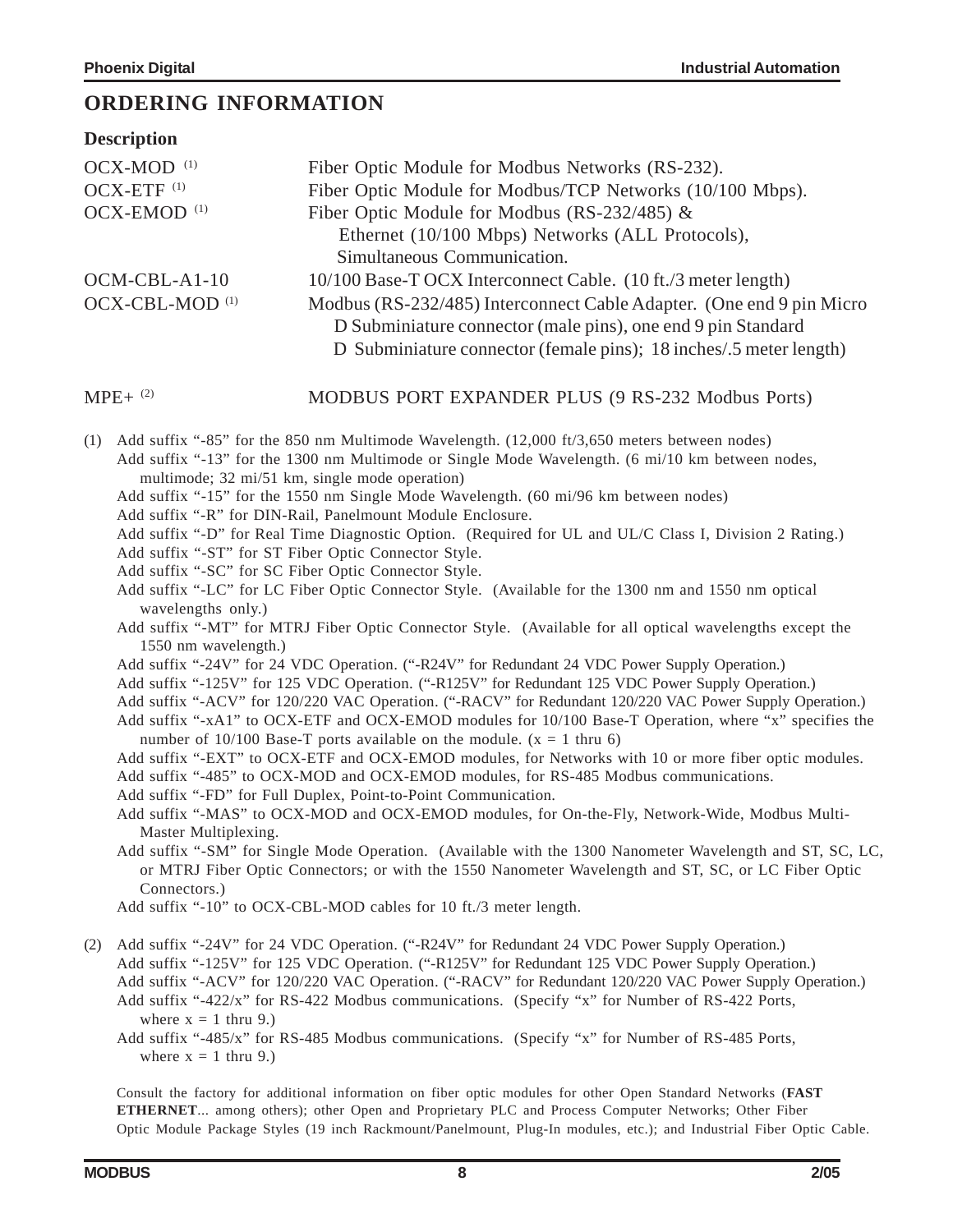

#### **TYPICAL REDUNDANT, FAULT TOLERANT FIBER OPTIC MODBUS INSTALLATION CONFIGURATION**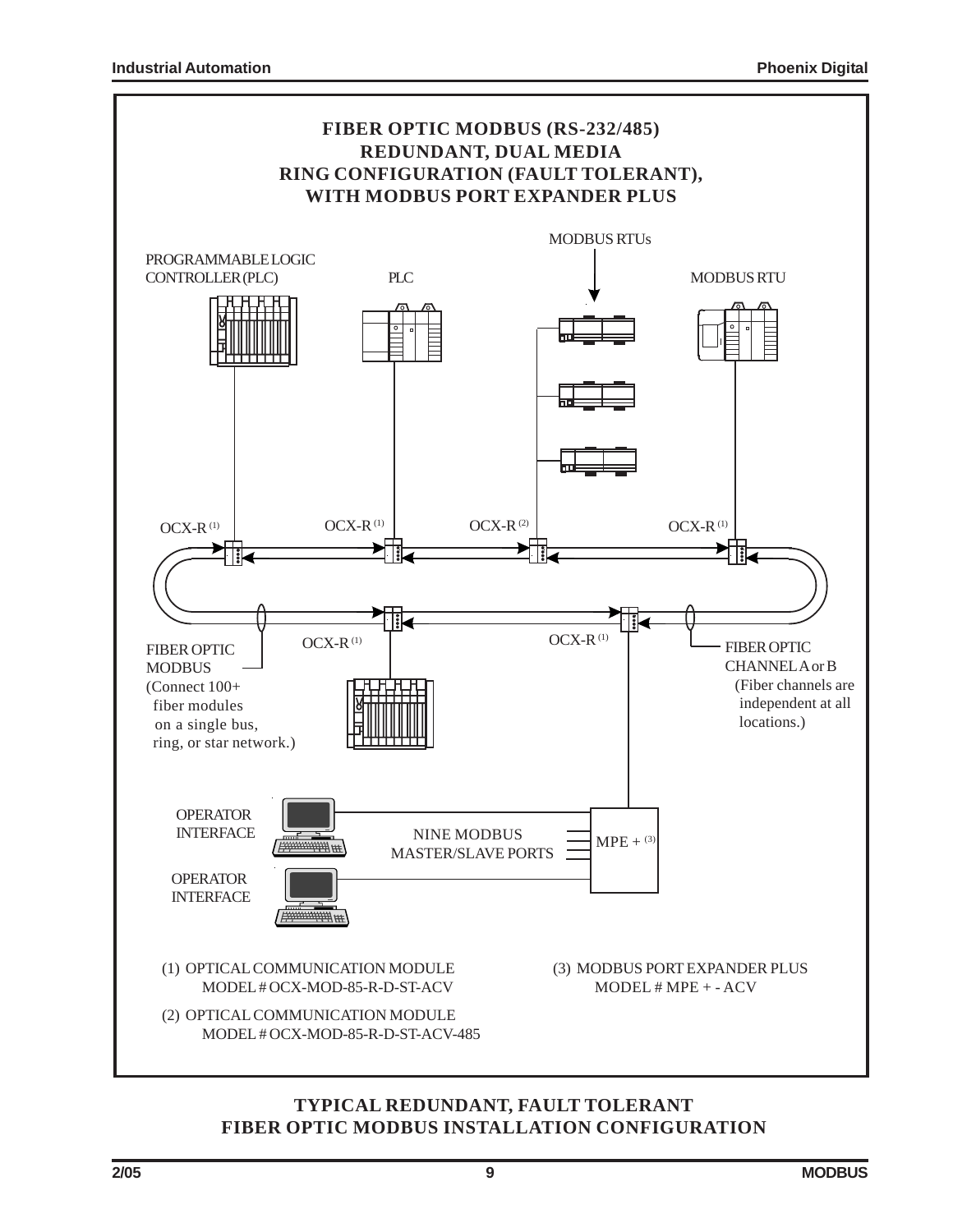

#### **TYPICAL REDUNDANT, FAULT TOLERANT FIBER OPTIC MODBUS INSTALLATION CONFIGURATION, WITH ON-THE-FLY MULTI-MASTER MULTIPLEXING (UL CLASS I, DIVISION 2 RATING FOR HAZARDOUS LOCATIONS)**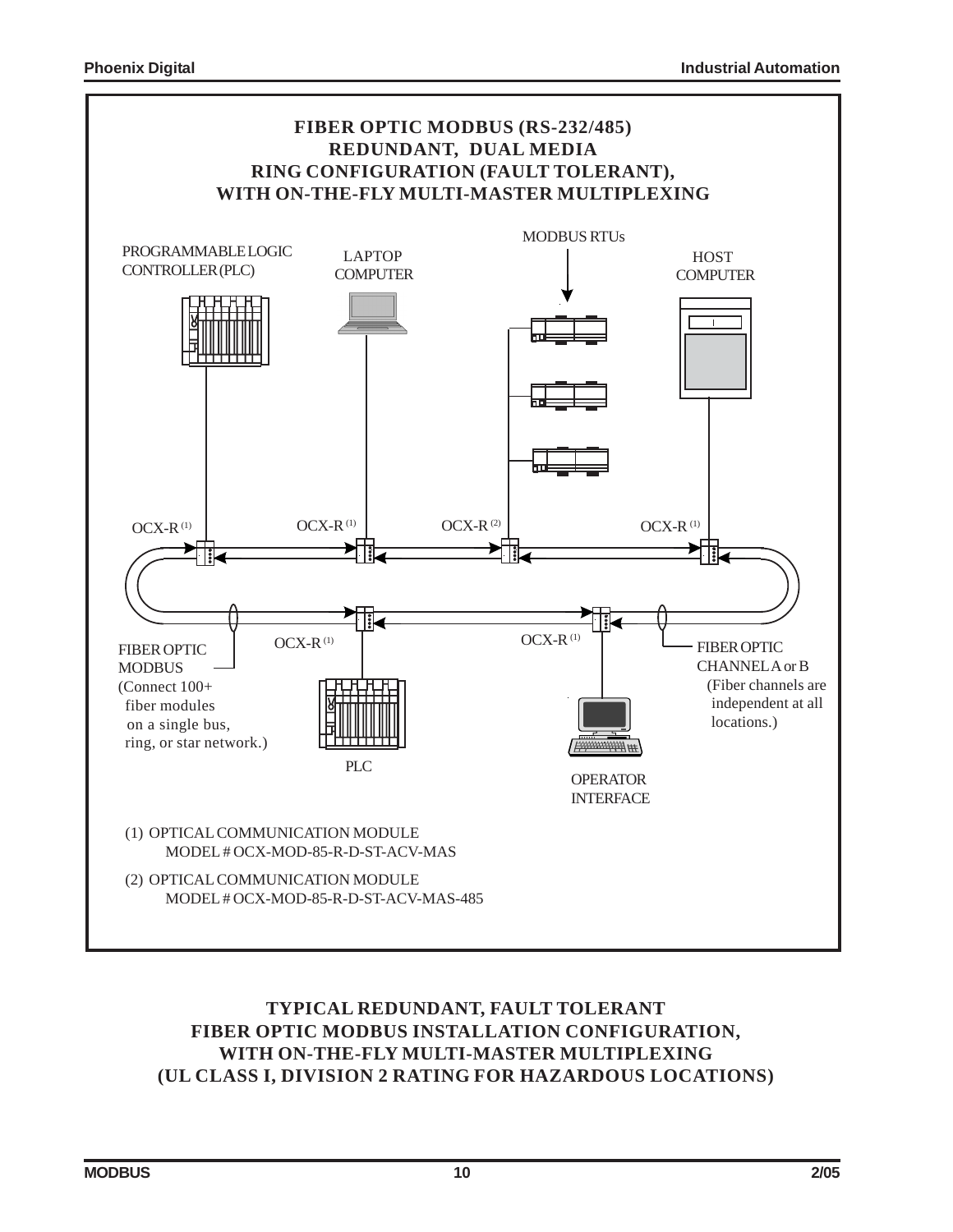

#### **TYPICAL REDUNDANT, FAULT TOLERANT FIBER OPTIC MODBUS/TCP INSTALLATION CONFIGURATION (UL CLASS I, DIVISION 2 RATING FOR HAZARDOUS LOCATIONS)**